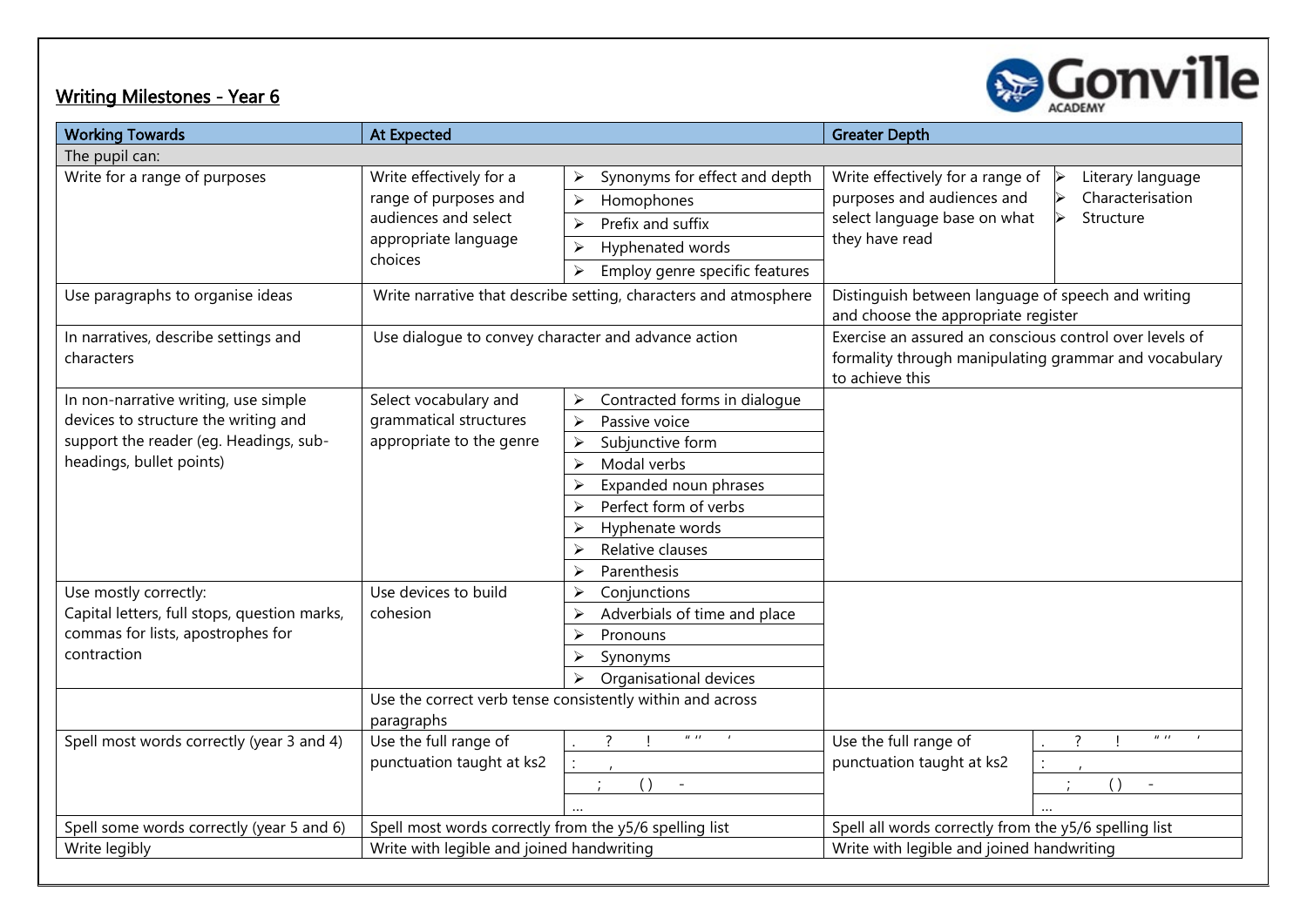## <u> Writing Milestones - Year 2</u>



| <b>Working Towards</b>                                                                            | <b>At Expected</b>                                                                                                               |                                                         | <b>Greater Depth</b>                                                                                                                          |                                                  |  |  |  |
|---------------------------------------------------------------------------------------------------|----------------------------------------------------------------------------------------------------------------------------------|---------------------------------------------------------|-----------------------------------------------------------------------------------------------------------------------------------------------|--------------------------------------------------|--|--|--|
| The pupil can (after discussion with teachers):                                                   |                                                                                                                                  |                                                         |                                                                                                                                               |                                                  |  |  |  |
| Write sentences that are sequenced to form<br>a short narrative                                   | Write simple, coherent narratives about personal<br>experiences and those of others                                              |                                                         | Write effectively and coherently for different<br>purposes, drawing on their reading to inform the<br>vocabulary and grammar of their writing |                                                  |  |  |  |
|                                                                                                   |                                                                                                                                  | Write about real events, recording simply and clearly   | Make simple additions, revisions and proof-<br>reading corrections to their own writing                                                       |                                                  |  |  |  |
| Demarcate some sentences with capital                                                             |                                                                                                                                  | Demarcate most sentences with capital letters and full  |                                                                                                                                               | Use the punctuation taught at key stage 1 mostly |  |  |  |
| letters and full stops                                                                            | stops, using question marks when required                                                                                        |                                                         | correctly                                                                                                                                     |                                                  |  |  |  |
|                                                                                                   | Use present and past tense mostly correctly and<br>consistently                                                                  |                                                         |                                                                                                                                               |                                                  |  |  |  |
|                                                                                                   | Use co-ordination and                                                                                                            | Or $/$ and $/$ but                                      |                                                                                                                                               |                                                  |  |  |  |
|                                                                                                   | some subordination to<br>join clauses                                                                                            | When / if / that / because                              |                                                                                                                                               |                                                  |  |  |  |
| Segment spoken words into phonemes and                                                            |                                                                                                                                  | Segment spoken words into phonemes and represent        |                                                                                                                                               |                                                  |  |  |  |
| represent these by graphemes, spelling                                                            | these by graphemes, spelling many of these words                                                                                 |                                                         |                                                                                                                                               |                                                  |  |  |  |
| some words correctly and making<br>phonetically plausible attempts at others                      | others                                                                                                                           | correctly and making phonetically plausible attempts at |                                                                                                                                               |                                                  |  |  |  |
| Spell some common exception words<br>(appendix1)                                                  | Spell many common exception words (appendix 1)                                                                                   |                                                         | Spell most common exception words (appendix                                                                                                   |                                                  |  |  |  |
| Form lower-case letters in the correct<br>directions, starting and finishing a the right<br>place | Form capital letters and digits of the correct size,<br>orientation and relationship to one another and to<br>lower-case letters |                                                         | Add suffixes to spell<br>most words correctly in<br>their writing                                                                             | -ment, -ness, -ful,<br>-less, -ly                |  |  |  |
| Form lower-case letters of correct size,<br>relative to one another in some of their<br>writing   |                                                                                                                                  |                                                         | use the diagonal and horizontal strokes needed<br>to join some letters                                                                        |                                                  |  |  |  |
| Use spacing between words                                                                         | letters                                                                                                                          | Use spacing between words that reflects the size of the |                                                                                                                                               |                                                  |  |  |  |
|                                                                                                   |                                                                                                                                  |                                                         |                                                                                                                                               |                                                  |  |  |  |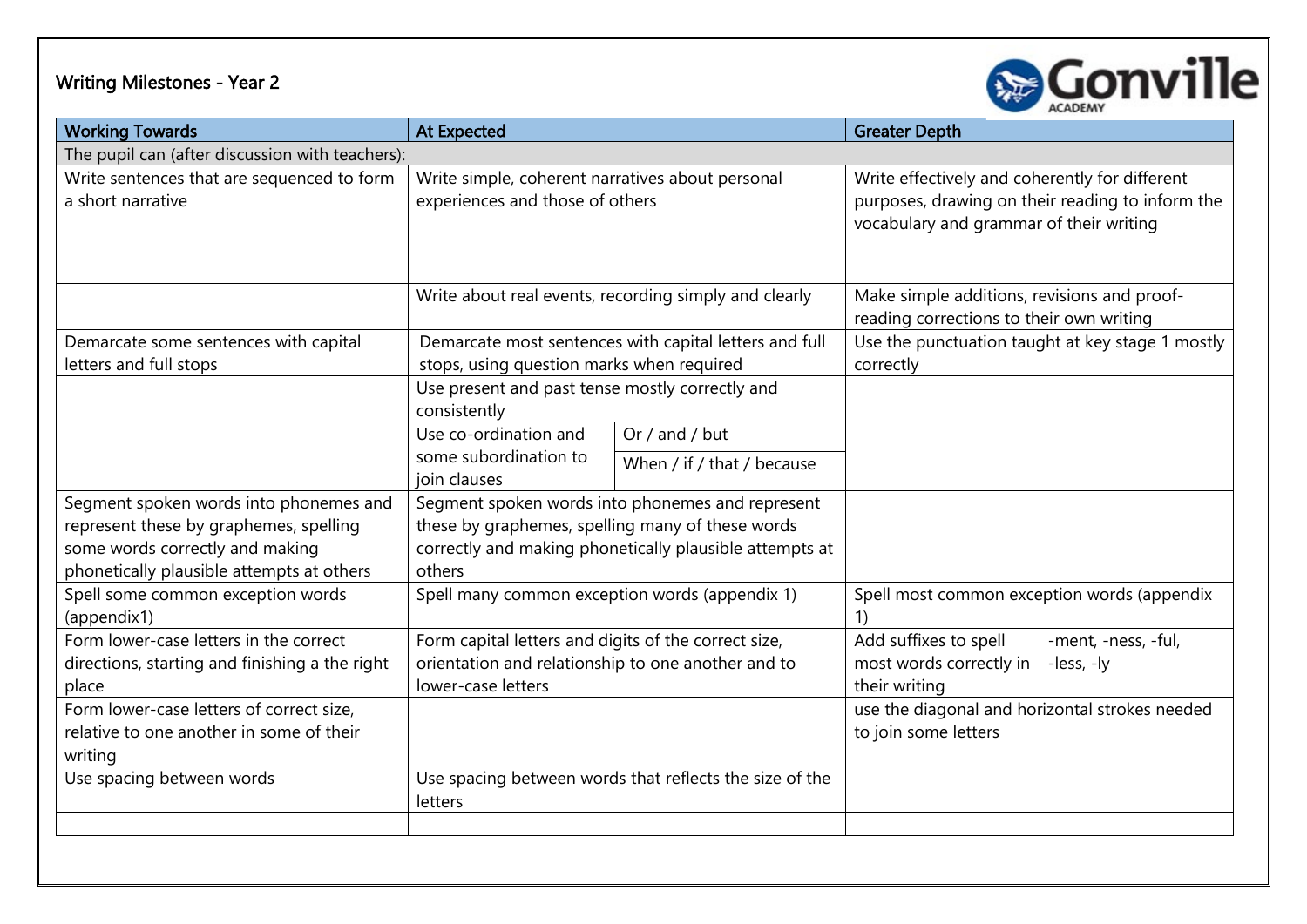

| <b>Working Towards</b>                                                                                 |                               | <b>At Expected</b>                                                                                  |                                                               | <b>Greater Depth</b>                                                                       |                                      |  |
|--------------------------------------------------------------------------------------------------------|-------------------------------|-----------------------------------------------------------------------------------------------------|---------------------------------------------------------------|--------------------------------------------------------------------------------------------|--------------------------------------|--|
| The pupil can (after discussion with teachers):                                                        |                               |                                                                                                     |                                                               |                                                                                            |                                      |  |
| Write for different purposes in sequence<br>(signalling beginning, middle, end)                        |                               | genre                                                                                               | Write for different purposes, showing some features of        | Write for different purpose and audiences,<br>showing features of genre                    |                                      |  |
| Organise information into sections (with<br>support)                                                   |                               | Organise into sections with a theme<br>Use sub-headings in non-fiction                              |                                                               | Create chronological, well-formed narrative,<br>written in clear sequence                  |                                      |  |
|                                                                                                        |                               |                                                                                                     |                                                               | Organise sections logically and use<br>presentational devices, such as sub-headings        |                                      |  |
| Attempt to describe character, setting and<br>plot                                                     |                               | Describes character,<br>setting and plot                                                            | Adjectives, adverbs,<br>prepositions                          | Describes character,<br>setting and plot                                                   | Adjectives, adverbs,<br>prepositions |  |
| Use present and past tense mostly correctly<br>and consistently                                        |                               | Use present and past tense mostly correctly and<br>consistently                                     |                                                               | Use present and past tense correctly and<br>consistently. Sometimes using present perfect. |                                      |  |
|                                                                                                        |                               | Write a range of<br>sentence types                                                                  | Simple, compound,<br>complex, statement,<br>command, question | Write a range of sentence types that are mostly<br>grammatical accurate.                   |                                      |  |
| Use co-ordinating                                                                                      | Or / and / but                | Use co-ordination and                                                                               | Or / and / but                                                | Express time, place and cause using                                                        |                                      |  |
| and simple<br>subordinating<br>conjunctions                                                            | When / if / that /<br>because | subordination to join<br>clauses                                                                    | When / before / after /<br>while $/$ so                       | conjunctions.<br>Use co-ordinating and subordinating<br>conjunctions.                      |                                      |  |
| Begin to use determiners 'a' and 'an'                                                                  |                               | Use determiners 'a' and 'an' sometimes correctly                                                    |                                                               | Use determiners 'a' and 'an' correctly                                                     |                                      |  |
| Demarcate some sentences with capital<br>letters, full stops, question marks and<br>exclamation marks. |                               | Demarcate some sentences with capital letters, full<br>stops, question marks and exclamation marks. |                                                               |                                                                                            |                                      |  |
| Spell all year 2 common exception words<br>(appendix1)                                                 |                               | Use commas for items in a list<br>Begin to use inverted commas for direct speech                    |                                                               | Use commas in a list<br>Use inverted commas for direct speech<br>accurately                |                                      |  |
| Spell some words correctly from year 3-4 list                                                          |                               | Spell some words correctly from year 3-4 list                                                       |                                                               | Spell a range of words from year 3-4 correctly                                             |                                      |  |
| Letters are consistent in size and capital<br>letters are relative to lower-case.                      |                               | Letters are formed correctly and sometimes joined                                                   |                                                               | Letters are consistently formed                                                            |                                      |  |
| Writing is usually legible and appropriately<br>spaced                                                 |                               | Writing is usually legible and appropriately spaced                                                 |                                                               | Writing is legible                                                                         |                                      |  |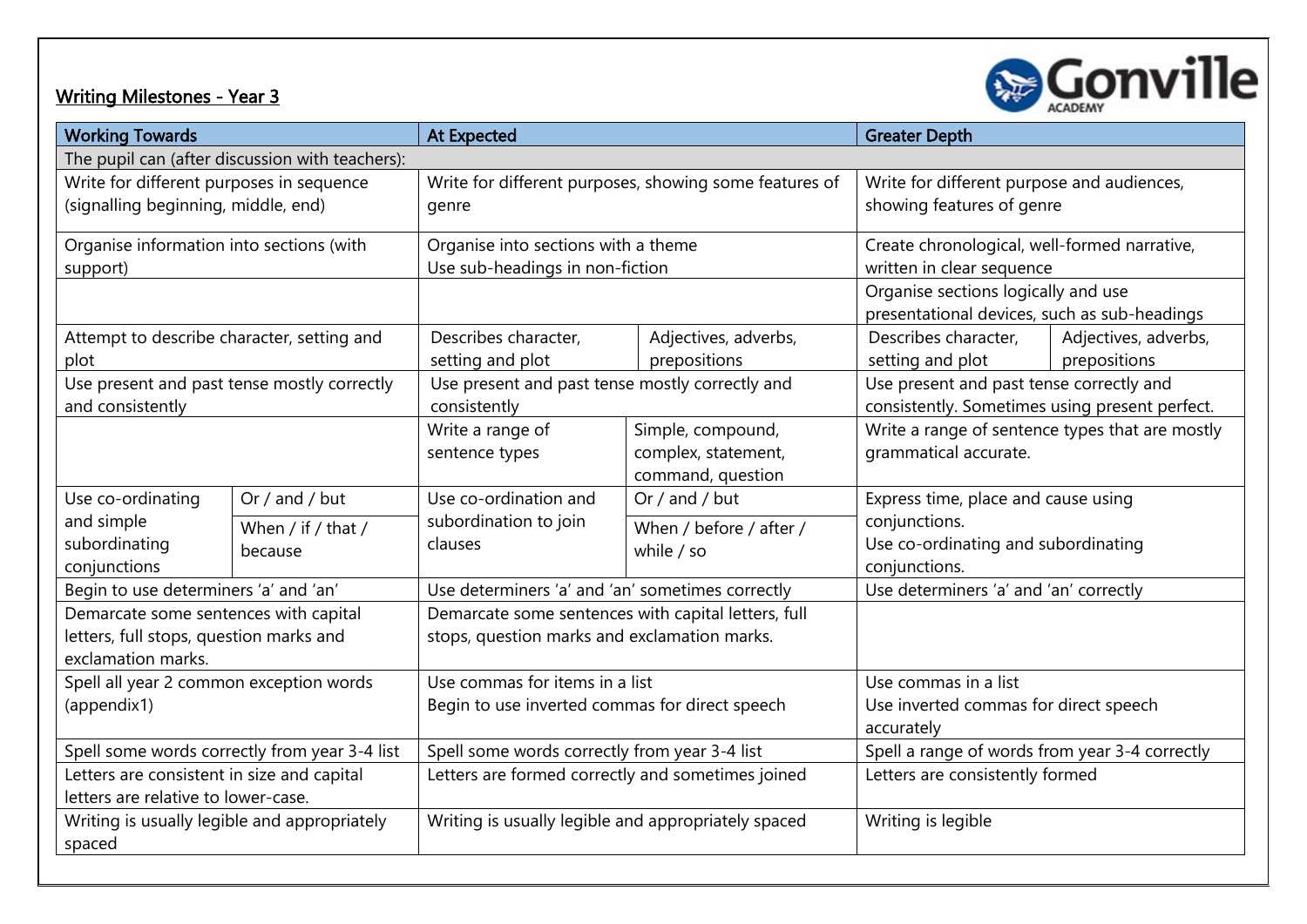

| <b>Working Towards</b>                               |                                                      | <b>At Expected</b>                                                                   |                          |                                                 | <b>Greater Depth</b>                                                    |                                                |         |                                                      |
|------------------------------------------------------|------------------------------------------------------|--------------------------------------------------------------------------------------|--------------------------|-------------------------------------------------|-------------------------------------------------------------------------|------------------------------------------------|---------|------------------------------------------------------|
| The pupil can (after discussion with teachers):      |                                                      |                                                                                      |                          |                                                 |                                                                         |                                                |         |                                                      |
| Able to plan and write for different purposes, using |                                                      | Able to plan and write for different purposes and a range                            |                          |                                                 | Able to plan and write for different purposes and a                     |                                                |         |                                                      |
| some genre features                                  |                                                      |                                                                                      |                          |                                                 | of audiences, using appropriate genre features                          |                                                |         | range of audiences, using appropriate genre features |
|                                                      | Organise writing into sections and paragraphs, suing |                                                                                      |                          |                                                 | Organise writing into sections and paragraphs mostly                    |                                                |         | Organise writing into meaningful paragraphs          |
| cohesion)                                            | presentational devices mostly accurately (may lack   | accurately using presentational devices sometimes                                    |                          |                                                 | accurately effectively using presentational devices                     |                                                |         |                                                      |
|                                                      | Attempt to use dialogue sometimes correctly          | Begins to use dialogue accurately                                                    |                          |                                                 | Use dialogue which begins to advance the action                         |                                                |         |                                                      |
|                                                      | Describe character, setting and plot with some       | Describe character, setting                                                          |                          |                                                 | Expanded noun phrases                                                   | Describe character,                            |         | Expanded noun phrases                                |
| expansion using noun phrases                         |                                                      | and plot with expansion                                                              |                          |                                                 | Prepositional phrases                                                   | setting and plot with<br>Prepositional phrases |         |                                                      |
|                                                      |                                                      |                                                                                      |                          |                                                 | Adverbial phrases                                                       | depth                                          |         | Adverbial phrases                                    |
|                                                      | Write a range of sentence styles which are mostly    | Write a range of                                                                     |                          | Simple                                          |                                                                         | Write a range of<br>Simple                     |         |                                                      |
| grammatically correct                                |                                                      | sentence styles                                                                      |                          | Complex                                         |                                                                         | sentence styles                                | Complex |                                                      |
|                                                      |                                                      |                                                                                      |                          | Compound                                        |                                                                         |                                                |         | Compound                                             |
|                                                      |                                                      |                                                                                      |                          |                                                 | Coordinating / subordinating                                            |                                                |         | Coordinating / subordinating                         |
|                                                      |                                                      |                                                                                      |                          | conjunctions                                    |                                                                         |                                                |         | conjunctions                                         |
|                                                      |                                                      |                                                                                      |                          |                                                 | Range of openers                                                        |                                                |         | Range of openers                                     |
|                                                      | Use a range of conjunctions to join clauses          | Accurate use of fronted adverbials                                                   |                          |                                                 |                                                                         | Accurate use of fronted adverbials for effect  |         |                                                      |
|                                                      | Beginning to use adverbials of time                  |                                                                                      |                          |                                                 |                                                                         |                                                |         |                                                      |
| Using                                                | capital letters, full stops, question                | Using KS2                                                                            |                          |                                                 | Capital letters, full stops, question marks,                            | Using KS2                                      |         | Capital letters, full stops, question                |
| punctuation                                          | marks and exclamation marks,                         | punctuation                                                                          |                          |                                                 | exclamations, commas in a list, commas for                              | punctuation                                    |         | marks, exclamations, commas in a                     |
| sometimes                                            | commas in a list, commas for                         | mostly                                                                               |                          |                                                 | fronted adverbials, inverted commas for                                 | accurately                                     |         | list, commas for fronted adverbials,                 |
| accurately                                           | fronted adverbials, inverted                         | accurately                                                                           | direct speech            |                                                 |                                                                         |                                                |         | inverted commas for direct speech                    |
|                                                      | commas for direct speech                             |                                                                                      |                          |                                                 |                                                                         |                                                |         |                                                      |
|                                                      | Using determiners mostly correctly                   | Using                                                                                | a, an, these, those, the |                                                 |                                                                         | Using                                          |         | a, an, these, those, the                             |
|                                                      |                                                      | determiners                                                                          |                          |                                                 |                                                                         | determiners                                    |         |                                                      |
|                                                      |                                                      | correctly                                                                            |                          | correctly                                       |                                                                         |                                                |         |                                                      |
| Mostly maintaining past or present tense             |                                                      | Use the past or present tense and 1 <sup>st</sup> /3 <sup>rd</sup> person correctly. |                          |                                                 | Use the past or present tense and the perfect form                      |                                                |         |                                                      |
|                                                      |                                                      | Beginning to use perfect tense.                                                      |                          |                                                 | accurately as well as 1 <sup>st</sup> /3 <sup>rd</sup> person correctly |                                                |         |                                                      |
| Begin to use apostrophe for possession               |                                                      | Use apostrophe to mark singular and plural possession                                |                          | Use apostrophes for possession accurately (inc. |                                                                         |                                                |         |                                                      |
|                                                      |                                                      | (girl's name/the girls' names)                                                       |                          |                                                 | irregular plurals)                                                      |                                                |         |                                                      |
| Spell some words from year 3-4 correctly             |                                                      | Spell most words from year 3-4 correctly                                             |                          |                                                 | Spell all words from year 3-4 correctly                                 |                                                |         |                                                      |
| Writing is increasingly legible and sometimes joined |                                                      | Writing is legible and sometimes joined                                              |                          |                                                 | Writing is legible and joined                                           |                                                |         |                                                      |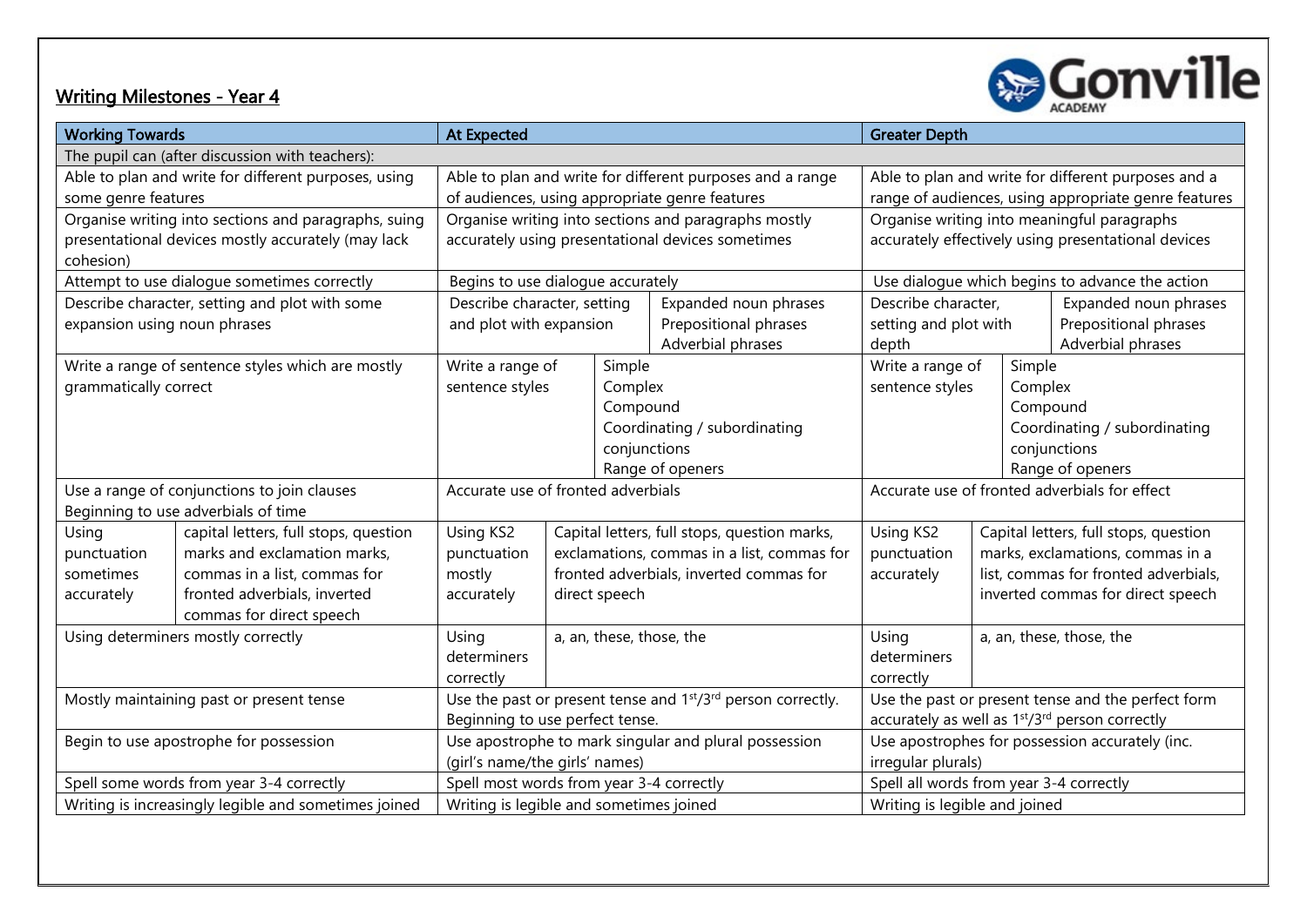

| <b>Working Towards</b>                               |                                                       | <b>At Expected</b>                                           |                                                                    | <b>Greater Depth</b>                                      |                                                             |  |
|------------------------------------------------------|-------------------------------------------------------|--------------------------------------------------------------|--------------------------------------------------------------------|-----------------------------------------------------------|-------------------------------------------------------------|--|
| The pupil can (after discussion with teachers):      |                                                       |                                                              |                                                                    |                                                           |                                                             |  |
| Plan and write for a range of purposes, with some    |                                                       |                                                              | Plan and write for a range of purposes and audiences,              | Plan and write a range of genres for different audiences, |                                                             |  |
| correct genre features                               |                                                       |                                                              | employing genre features for effect                                | selecting genre features for style and effect             |                                                             |  |
| Organise into paragraphs and use of some             |                                                       |                                                              | Organise into cohesive paragraphs that link and use of             |                                                           | Organise into cohesive paragraphs that link and confident   |  |
| organisational devices                               |                                                       | organisational devices                                       |                                                                    |                                                           | use of organisational devices for effect                    |  |
|                                                      | Describe characters, setting and plot with expansion  |                                                              | Describe characters, setting and plot with some precision          | Describe characters, setting and plot with precision      |                                                             |  |
|                                                      |                                                       | Using                                                        | Conjunctions<br>➤                                                  | Selecting                                                 | Conjunction<br>$\blacktriangleright$                        |  |
|                                                      |                                                       | devices for                                                  | Adverbials of time and place<br>$\blacktriangleright$              | grammatical                                               | $\blacktriangleright$<br>Adverbials of time and place       |  |
|                                                      |                                                       | cohesion                                                     | $\blacktriangleright$<br>Pronouns                                  | features for                                              | $\blacktriangleright$<br>Pronouns                           |  |
|                                                      |                                                       |                                                              | Synonyms<br>➤                                                      | cohesion and                                              | $\blacktriangleright$<br>Synonyms                           |  |
|                                                      |                                                       |                                                              | Indicating degrees of possibility using<br>$\blacktriangleright$   | effect on the                                             | $\blacktriangleright$<br>Modal verbs                        |  |
|                                                      |                                                       |                                                              | adverbs and modal verbs                                            | reader                                                    | $\blacktriangleright$<br>Adverbs                            |  |
| Write a                                              | Simple<br>$\blacktriangleright$                       | Write a                                                      | $\blacktriangleright$<br>Simple                                    |                                                           | $\blacktriangleright$<br>Dialogue (to advance action)       |  |
| range of                                             | $\blacktriangleright$<br>Complex                      | range of                                                     | Compound using coordinating<br>≻                                   |                                                           | Subjunctive form<br>$\triangleright$                        |  |
| sentence                                             | $\blacktriangleright$<br>Compound                     | sentence                                                     | conjunctions                                                       |                                                           | Perfect form of verbs<br>$\triangleright$                   |  |
| styles                                               | ↘<br>Coordinating / subordinating                     | styles                                                       | Complex using subordinating conjunctions<br>≻                      |                                                           | Expanded noun phrases<br>$\triangleright$                   |  |
|                                                      | conjunctions                                          |                                                              | Relative clauses using relative pronouns<br>⋗                      |                                                           | Relative clauses<br>$\triangleright$                        |  |
|                                                      | Range of openers<br>⋗                                 |                                                              | Dialogue (to advance action)<br>⋗                                  |                                                           | Multi-clause sentences<br>≻                                 |  |
|                                                      | Dialogue<br>⋗                                         |                                                              | Range of openers<br>$\blacktriangleright$                          |                                                           | Passive voice<br>$\triangleright$                           |  |
| Beginning to sustain correct tense throughout        |                                                       | Using the correct verb tense in and across paragraphs mostly |                                                                    |                                                           | Using the correct verb tense in and across paragraphs       |  |
|                                                      |                                                       | consistently                                                 |                                                                    | consistently                                              |                                                             |  |
| Demarcating                                          | Capital letters / Full stops<br>$\blacktriangleright$ | Demarcating                                                  | $\blacktriangleright$<br>Capital letters / Full stops              | Demarcating                                               | Capital letters / Full stops<br>$\triangleright$            |  |
| sentences                                            | Question marks<br>≻                                   | sentences                                                    | Question marks<br>$\blacktriangleright$                            | sentences                                                 | <b>Question marks</b><br>$\blacktriangleright$              |  |
| accurately                                           | <b>Exclamation marks</b><br>⋗                         | accurately                                                   | <b>Exclamation marks</b><br>➤                                      | accurately                                                | <b>Exclamation marks</b><br>$\blacktriangleright$           |  |
|                                                      | Commas for lists<br>⋗                                 |                                                              | Commas for lists<br>$\blacktriangleright$                          |                                                           | Commas for lists<br>$\blacktriangleright$                   |  |
|                                                      | ↘<br>Commas for fronted adverbials                    |                                                              | $\blacktriangleright$<br>Commas for fronted adverbials             |                                                           | $\blacktriangleright$<br>Commas for fronted adverbials      |  |
| Attempting                                           | $\blacktriangleright$<br>Commas to indicate clause    | KS <sub>2</sub>                                              | $\blacktriangleright$<br>Commas to indicate clause                 | KS <sub>2</sub>                                           | $\blacktriangleright$<br>Commas to indicate clause          |  |
| to use KS2                                           | $\blacktriangleright$<br>Inverted commas              | punctuation                                                  | $\blacktriangleright$<br>Inverted commas                           | punctuation is                                            | Commas to clarify meaning<br>$\blacktriangleright$          |  |
| punctuation                                          | $\blacktriangleright$<br><b>Brackets</b>              | is being used                                                | $\blacktriangleright$<br>Parenthesis with brackets, commas, dashes | being used                                                | $\blacktriangleright$<br>Inverted commas                    |  |
| sometimes                                            | $\blacktriangleright$<br>Apostrophe for contractions  | accurately on                                                | $\blacktriangleright$<br>Apostrophe for contractions               | accurately on                                             | $\blacktriangleright$<br>Parenthesis with brackets, commas, |  |
| accurately                                           |                                                       | many                                                         |                                                                    | many                                                      | dashes                                                      |  |
|                                                      |                                                       | occasions                                                    |                                                                    | occasions                                                 | $\blacktriangleright$<br>Apostrophe for contractions        |  |
|                                                      |                                                       |                                                              |                                                                    |                                                           | Semi-colons and colons<br>$\blacktriangleright$             |  |
|                                                      | Spelling most words from year 3-4 correctly and       |                                                              | Spelling majority of words from year 3-4 correctly and some        |                                                           | Spelling all words from year 3-4 correctly and many from    |  |
|                                                      | some from year 5-6                                    |                                                              | from year 5-6                                                      |                                                           | year 5-6                                                    |  |
| Writing is increasingly legible and sometimes joined |                                                       | Writing is legible and mostly joined                         |                                                                    | Writing is legible and joined, quality is maintained at   |                                                             |  |
|                                                      |                                                       |                                                              |                                                                    | speed                                                     |                                                             |  |